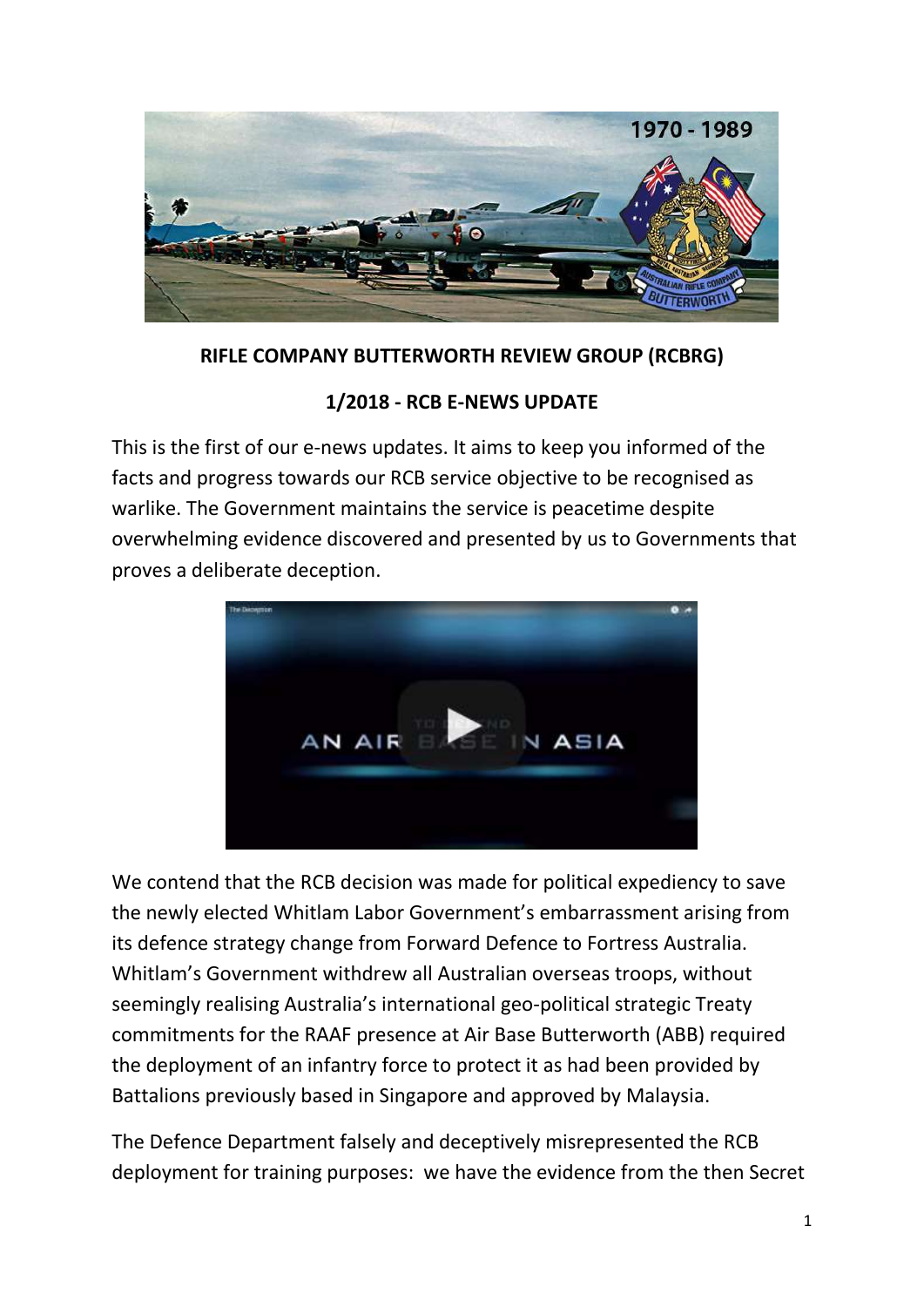Defence Committee meeting dated 11 January 1973 which in its final paragraph says:

*"When the Australian Battalion is withdrawn from Singapore the requirement for a company for security duties at Butterworth will be met by providing the unit on a rotational basis from Australia. This could be presented publically as being for training purposes "–* **Sir Arthur Tange CBE Secretary Department of Defence and Chairman Defence Committee 11th January 1973**.

As part of that deception the Service Chiefs did not seek to have the RCB deployment classified as qualifying service for repatriation and other benefits but rather referred and publicised it as peacetime garrison service.

# **The deception is a shameful act and an immoral betrayal of the RCB's men and women who served our Nation on that deployment**

## *"Honesty is the first chapter in the book of wisdom"* - *Thomas Jefferson*

Peacetime service at ABB is a falsity. The Base was owned by the Royal Malaysian Armed Forces (RMAF) and jointly shared with the RAAF. It was a major forward operational base for the RMAF's ground and air support operations against its enemy the Communist Terrorists in their Counter Insurgency War – The Second Malaysian Emergency 1968 -1989. ABB was a potential enemy target.

The RCB's deployment as a combat fighting force was operational to protect the RAAF assets (staff, aircraft, facilities and families) as well as the highly important Five Power Defence Arrangements' strategic Integrated Air Defence System (IADS).

RCB's deployment proved to be a major deterrent to direct enemy action and thereby achieved successfully its protection role.

While still engaging with the Government through the support of Senator Brian



Burston (Pauline Hanson's One Nation Party) in the Senate to reconsider its RCB decision, we want the Government to appoint an independent of government inquiry into the rightful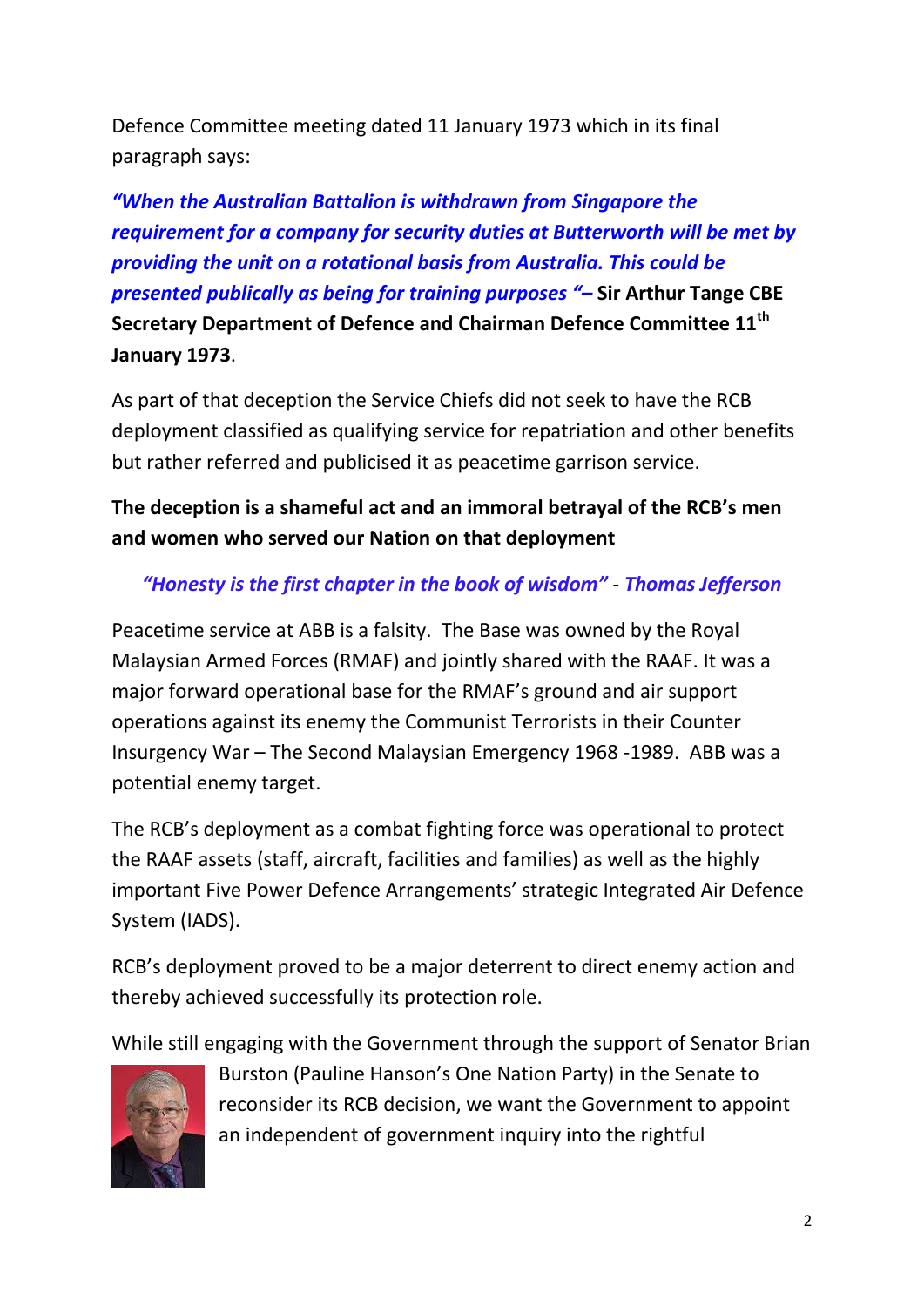determination of RCB's service classification.

**Senate Questions on Notice – RCB Recognition of Service.** You can follow the ten questions Sen. Burston asked the Defence Minister with her response and our comments on those answers on our website [here](https://recognitionofrcbservice.com/) and facebook [here.](https://www.facebook.com/recognitionofrcbservice) Each of the ten is being posted separately. Have your say on these postings on our [facebook](https://www.facebook.com/recognitionofrcbservice) site.

Since 2006, the RCBRG led by Robert Cross has in its many submissions to governments contended that RCB service meet the criteria for warlike service at that time and later as determined by Justice Mohr in that there needed to be an implied and an objective danger, a specific military objective, an enemy threat, an expectation of casualties, had rules of engagement and that live ammunition was carried.

In all those submissions to governments we have asked as a matter of procedural fairness and due process to meet with the decision makers and their staff to examine each other's evidence and discuss our claim: those requests have been ignored. You can read the evidence and follow progress on our website [here](https://recognitionofrcbservice.com/references/) and facebook [here](https://www.facebook.com/recognitionofrcbservice)

Both the Royal Australian Regiment Association and the RAAF Association, who represent the major Australian forces deployed at ABB , have supported, in letters [here](https://recognitionofrcbservice.com/references/) and [here](https://recognitionofrcbservice.com/references/) to Prime Minister Turnbull, both RCB's claim and request for an independent inquiry.



**RCB's Campaign – Operation Exposure**

Because we are facing a Government who refuses to engage with us on the whole matter, we are forced to take our campaign to the Australian Defence Family and the Australian people for their support through social media and to prepare for other direct actions related to possible breaches in certain codes of ethics and parliamentary misrepresentations.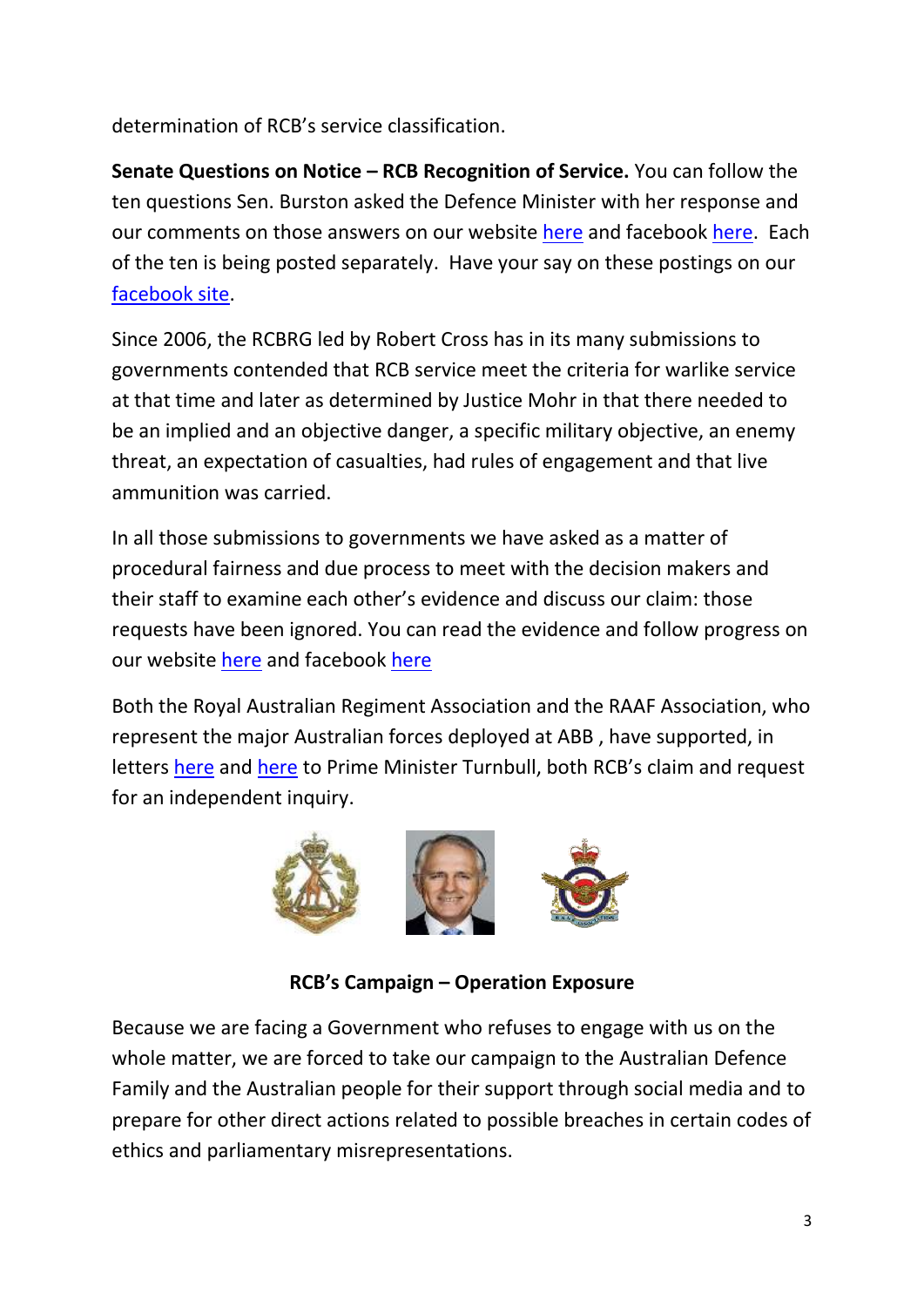We are fortunate to have many veterans from important related professions who willingly advise us on certain matters to achieve our objective recognition of RCB service if necessary through an independent of Government public inquiry. We greatly appreciate and thank them for their voluntary commitment.



If you are already a registered supporter then we encourage you to recruit your family and friends to join you and us.

But if you're not yet registered then we ask you to do it now.

## *Numbers and actions speak louder than words*

### **Direct Action – Pollies' Engagement**



On the 2<sup>nd</sup> February we emailed a [request letter](https://recognitionofrcbservice.com/references/) to all the 226 parliamentarians asking for their support by recommending to their Party an independent public inquiry. We stated three reasons for our dissatisfaction with governments' rejection being:

- 1. Its deception of the Australian public regarding its false representation of RCB service as peacetime garrison duty when in fact the deployment was to protect the RAAF assets at ABB in Malaysia a country that was at war (1968-1989) against its communist terrorist insurgents.
- 2. Its failure to consider all the relevant evidence discovered by us as submitted to the Government ; and,
- 3. Its unwillingness to appoint an independent (of Government) public inquiry to consider ALL the evidence related to the nature of RCB's service.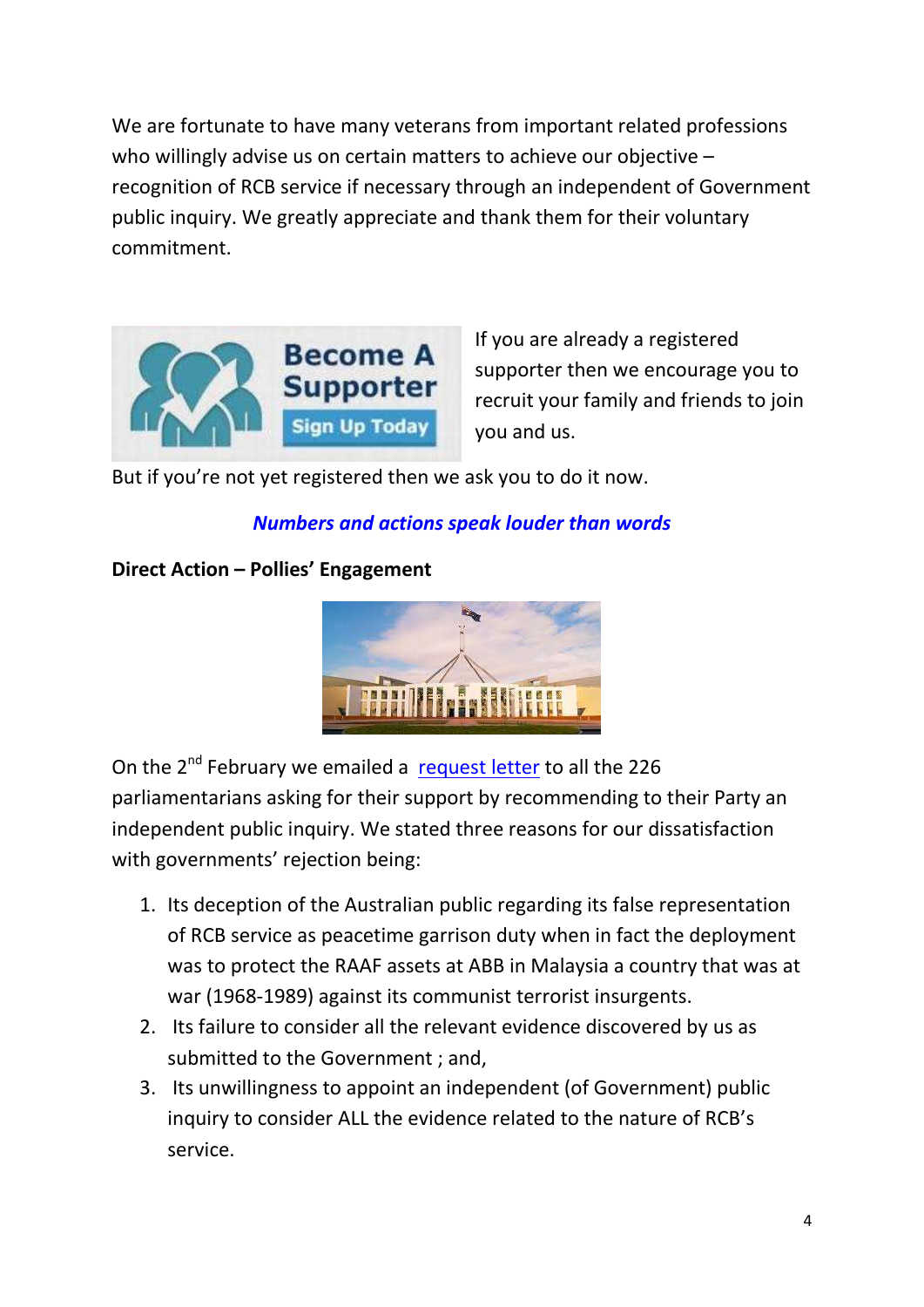The response to that letter was a paltry 22 MPs who we thank for writing an acknowledgment with advice they had passed it to the responsible Minister or Shadow Minister. **Silence from the other 204 gives us all an indication of their neglect and avoidance of our claim.** *"Their silence will not protect them"*

So we have persisted with a second letter follow up and now eagerly await that outcome.

Our next action will be for our supporters to visit their local Federal MPs in their electorate office to discuss the matter and correct any misinformation they may have been given and again seek their commitment for a public enquiry.

If you receive a reply to any correspondence you have had with a politician then please send a copy to [Robert Cross](mailto:squirrel84@bigpond.com) for our data base reference and help to you in replying and possibly visiting with you. We will challenge any false or misleading information and expose it to our supporters and the public.

### **Direct Action – Boots on the Ground**



Our "boots on the ground" support network has Action Co-ordinators in many federal electorates. They will organise and manage our campaign actions there at the grass roots level.

We'd welcome you as a volunteer to join them. Just email [Robert Cross](mailto:squirrel84@bigpond.com) with the name of your local Federal MP and your preferred contact details and we will call you.

To stay in touch follow us on our [web](https://recognitionofrcbservice.com/) and our [facebook](https://www.facebook.com/pg/recognitionofrcbservice/posts/) sites. And thank you for all your support and comments: they are greatly appreciated.

## Stay **RESOLUTE.**

RV hon